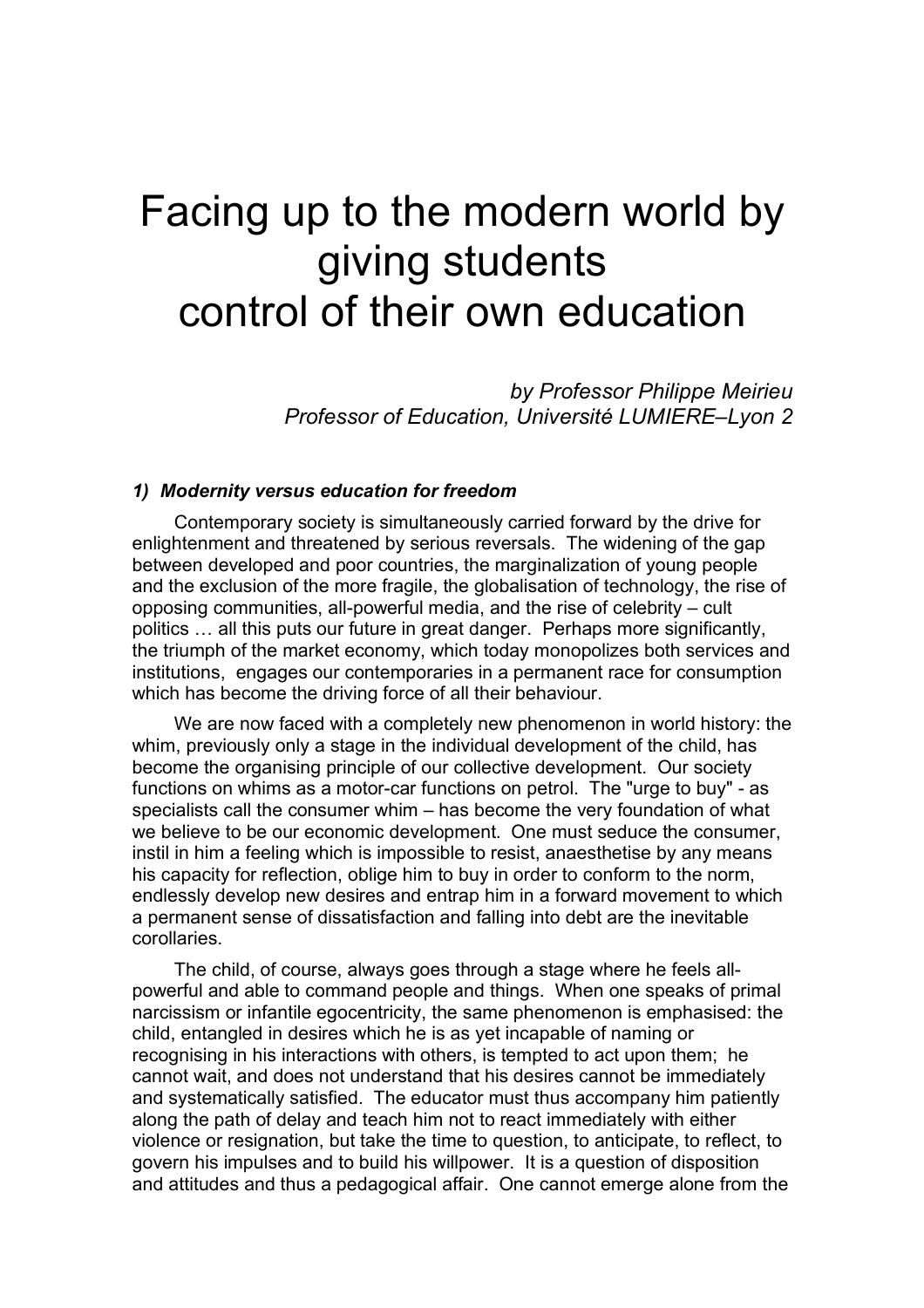infantile state: one needs to be reconciled with social structures which make sense of delay and permit a glimpse of the promise of future satisfaction, in spite of inevitable frustrations. This matter is never completely resolved: the infantile state dogs us into maturity and the temptation remains, at all ages, to abolish otherness and to reinstate oneself, even for a moment, on the tyrant's throne.

Now the reason for today's crisis is that the whole of our social machinery, far from supplying the bases on which the child can rely to emerge from the infantile state, repeats incessantly exactly that principle from which education must teach him to detach himself: "Your impulses are your orders." Publicity short-circuits any reflection and glorifies immediate action. Television zaps faster than the viewers in order to glue them to the screen and prevent them turning to another channel. The mobile phone reduces human relations to the management of instant commands. It is not a plot hatched by the generation of '68 to sabotage the education of the people – it is a conspiracy: everything works together and whispers in the ear of children and adolescents alike: "Now, at once, no matter what it costs!" Mimicry and tribalism anaesthetise all genuine desire and transform people into cogs of impulse in the consumer machine. The hegemony of marketing ends in a "zero temperature of thought".

In these conditions we must not be surprised that it is difficult to educate today: parents know how much energy is necessary to counteract the power of fashion and brand names; the stereotypes imposed by the network of youth and reiterated in the media. Teachers note every day how difficult it is to create an effective working environment to allow concentration, to develop self-control or investment in a task. They see their students arrive in class with a remote control grafted to their brain, a high-tech phallus which destroys all the scholastic procedures which they struggle to put in place.

## *2) The straight-jacket or education ?*

Faced with this tidal-wave of infantilism, which puts the institution itself in question, magic formulae are making a killing: "restoring authority", changing reading methods and teaching the four maths operations from the first year of primary, are presented as a means to save education and the Republic at the same time! This would represent a triumph for the technocratic principle when, on the contrary, what is required is to deliberately create pedagogical situations where the child discovers through experience that instant gratification is deadly and that the only desire possible is obtained through the construction of a timescale.

But, faced with this tidal-wave of infantilism, which thanks to technology can take such barbarous forms as *happy slapping*<sup>1</sup> , totalitarian thought is also advancing stealthily. It feeds on fear and unfolds according to an unvarying logic: identify, as early as possible, any individual deviations, circumvent them by isolating and treating any "trouble", classifying and separating individuals and subjecting them to a chosen logic controlled by private forces. This would represent a triumph for "soft" standardisation, mandated by a liberal

<sup>&</sup>lt;sup>1</sup> Recording on a mobile phone of violent games in which a child is humiliated or even tortured.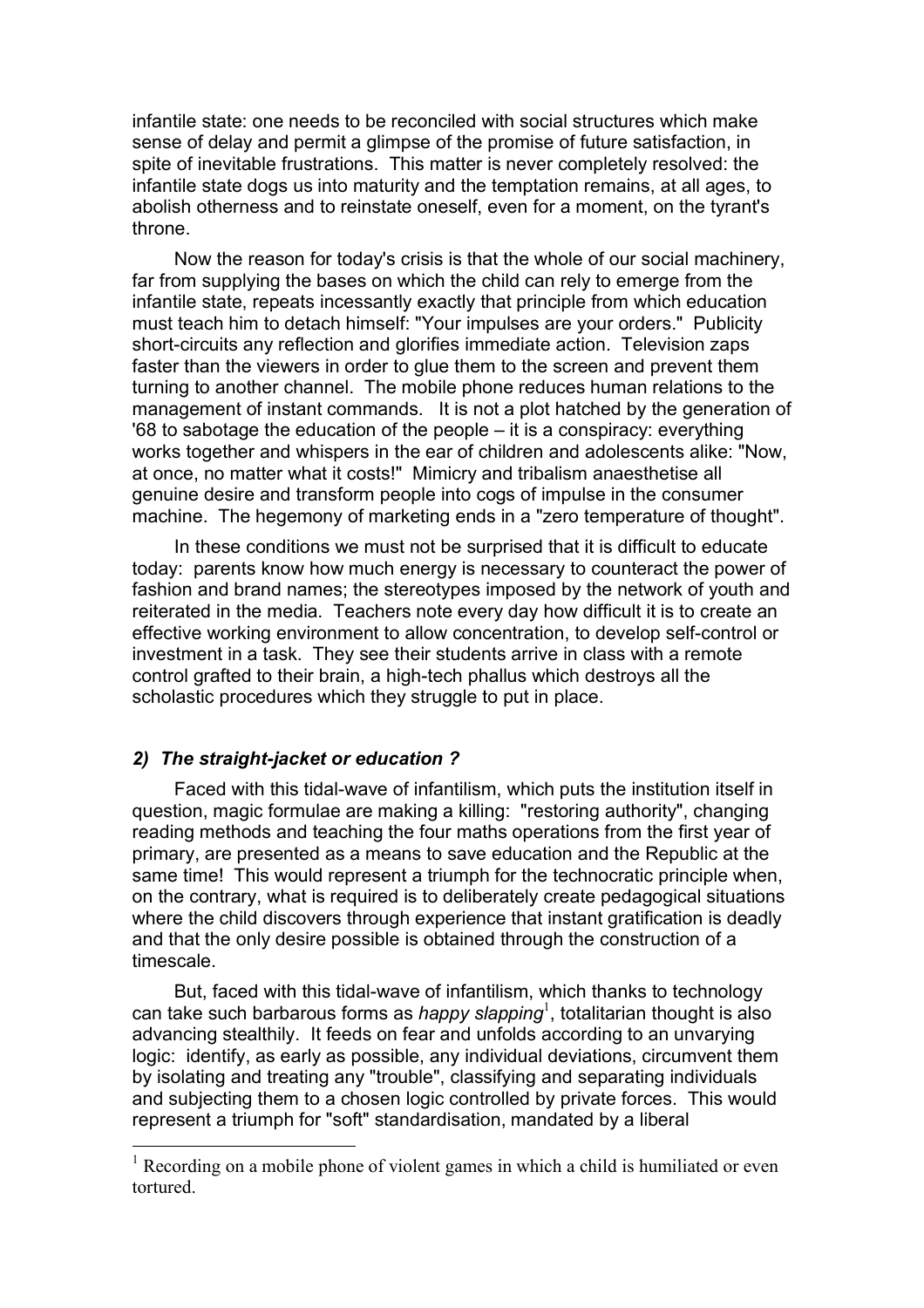individualism, when, on the contrary what is required is to unblock the development of individual destinies in allowing the free circulation of ideas, in permitting individuals to put themselves at risk in improbable projects and to encounter opportunities to become involved and to build society.

The major preoccupation of teachers – and that which exhausts them today – is thus to *lower tension* in order to *encourage attention*. As long as teachers live in fear of losing control, as long as they are faced with groups of over-excited pupils incapable of concentrating on a task, as long as their energies are drained by children with unpredictable behaviour, one cannot hope for any significant improvement in school results. And faced with this reality we must choose: either a disciplinary treatment or a pedagogical treatment. We must try and contain any explosions by reinforcing control mechanisms and developing institutional, technical and chemical straight-jackets. Or we must work on the conditions and activities which could allow children and adolescents to learn to concentrate. It is either sanctions and Ritalin or pedagogy.

If we choose pedagogy then we can draw on the heritage which has been handed down to us ... We should turn again to Pestalozzi's *Lettre de Stans*<sup>2</sup> in order to understand how we can mobilise the « inner strength » of children by paying meticulous attention to those « little things » which enable them to find stability… We should study afresh the work of Maria Montessori who uses the term « absorbing spirit » to describe the capacity of the little child to plunge himself into an activity: instead of distracting him with artificial tasks, we should accompany, develop and guide his own input.… We should rethink the idea of attention by studying once more the work of Claparède on « motivation » : to be attentive does not mean to be receptive, but to seek, in a project, to answer questions which one has formulated beforehand …. We must consider the extreme importance of the procedures offered by « institutional pedagogy »; procedures which offer the child, at the same time, a framework within which to operate and a position from which he can speak … We must think again about the status of artistic and sporting disciplines, which have recently been excluded from the « base curriculum » and which are, however, an excellent means for training those who are most given to uncoordinated behaviour to concentrate.

More globally, and as a continuation of the whole pedagogical tradition, we must study the way in which we strive against those coagulations of students which pass today for « classes ». We must draw up strict working groups where everyone has his place and is not tempted to dominate. A pedagogy of discovery must be articulated which makes sense of learning and a pedagogy of rigorous formalisation which enables the student to embrace it. School time must be given a linear organisation through a « foreman of works pedagogy», so that everyone can find a place within a project and cease to clamour for everything, immediately, all the time … All levels of the school and all school disciplines can and should be involved in this exercise. But for the school to be truly efficient its action should be carried on by all the stakeholders. Within families and associations, within geographical communities and institutions as a whole, we should put in place collective projects capable of counterbalancing the globalised whim; raising the question, in the last resort, whether an

 <sup>2</sup> http://www.meirieu.com/PATRIMOINE/lettredestans.pdf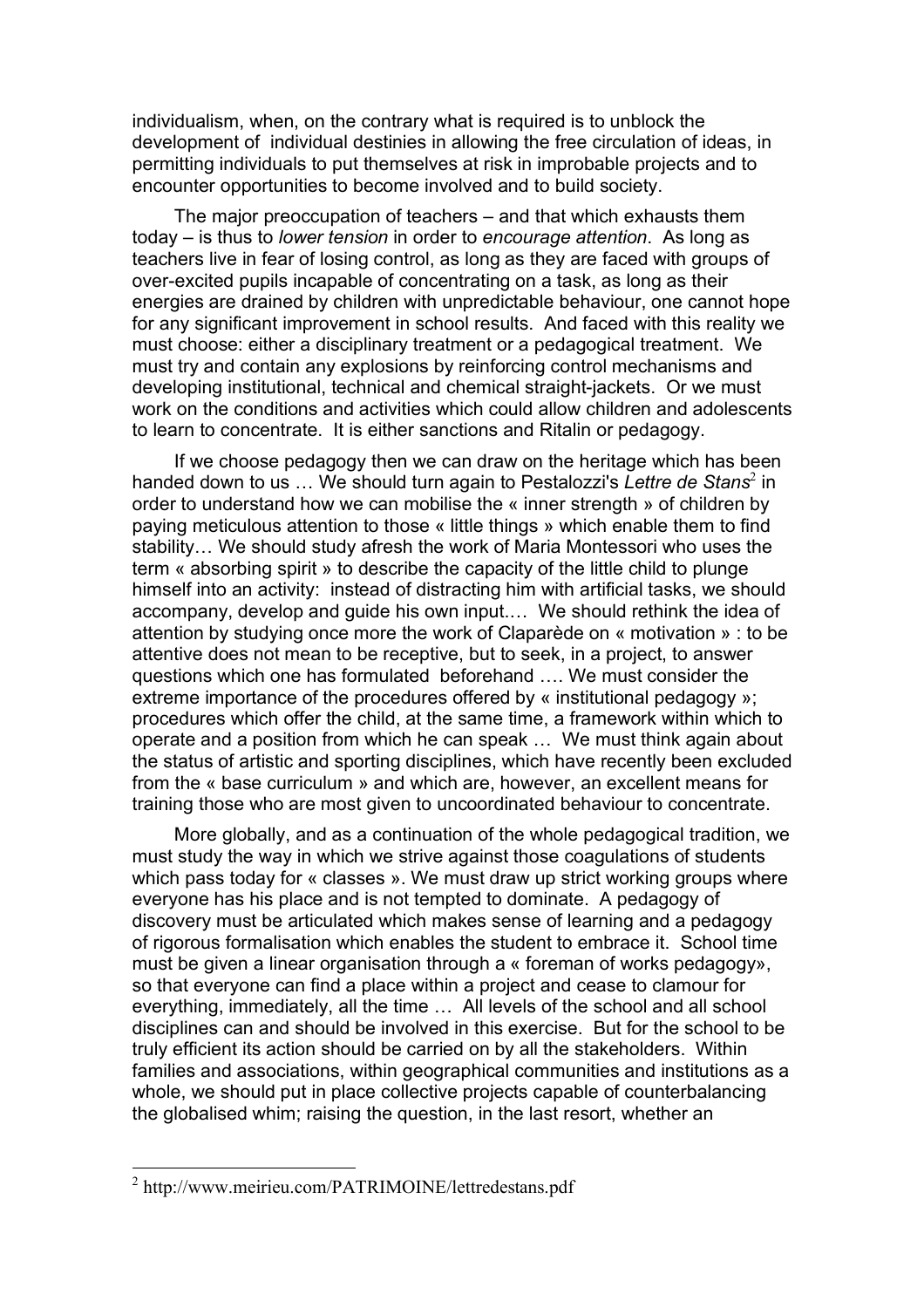education for democracy is indeed compatible with the over-arching power of the market.

For pedagogy itself now leads us to ask social questions which still remain largely obscured: can one continue to regard the child as a consumer target, a captive audience for publicity? For some years now the credits at the end of cartoons have been gradually abandoned so as to avoid the child changing stations and thus zapping the advertising: who is worrying about this? … Should we not finally take the question of the media seriously by making good the claim that their freedom of expression operates within a democracy and should thus be accompanied by a responsibility for education? Audiovisual public services currently broadcast numerous programmes on pets or betting while the public radio devotes thirteen times more air-time to the Stock Market than to education: … is this normal? Should we not put into place a renewal of interest in popular education to counteract the consumer frenzy for leisure and culture? The growing offers in this field, after all, only serve those who have the intellectual and financial means to take advantage of them: should we resign ourselves to this? Should we not make parental support a political priority? Parents in difficulty today are regarded as delinquents or mental cases: however, who can claim to have all the answers to the questions raised by the behaviour of young people? …Should we not oblige all institutions and companies to subscribe to an educational job-description enumerating requirements in the matter of reception of small children, reception of schoolage children, the employment of interns, partnership with schools? Nowadays only a few specially trained adults are able to transmit their knowledge and experience to the younger generations: should this mission not be the task of everyone?

In the end it is the very status of education in our society which is in question: should it remain a marginal activity in the service of a triumphal economy, or should it permeate all levels of society and allow it to move forward into the future?

# *3) The educational challenge of today : enable the student to see himself as the subject of his studies*

It is from this viewpoint that we may identify the characteristics of the student-subject and match them with the corresponding pedagogical offers. But the result of such an exercise must be used with care. By definition a *subject* is a whole, a single unit, an intention which is implicated in its entirety in all its actions; it is not possible to separate out the component parts. *A fortiori*, a list such as this should never be used as a reference; it is, in the best of cases, a control panel, or a means of inspiring reflection and pedagogical creativity. The different aspects are not presented by order of importance, nor by the chronological order of their appearance, but they are all closely dependent one upon the other … they are the inseparable aspects of a single project.

## *1. A student-subject is able to live in the world without becoming the centre of his world.* In a school or a class, a working group or a team, he strives to occupy his own place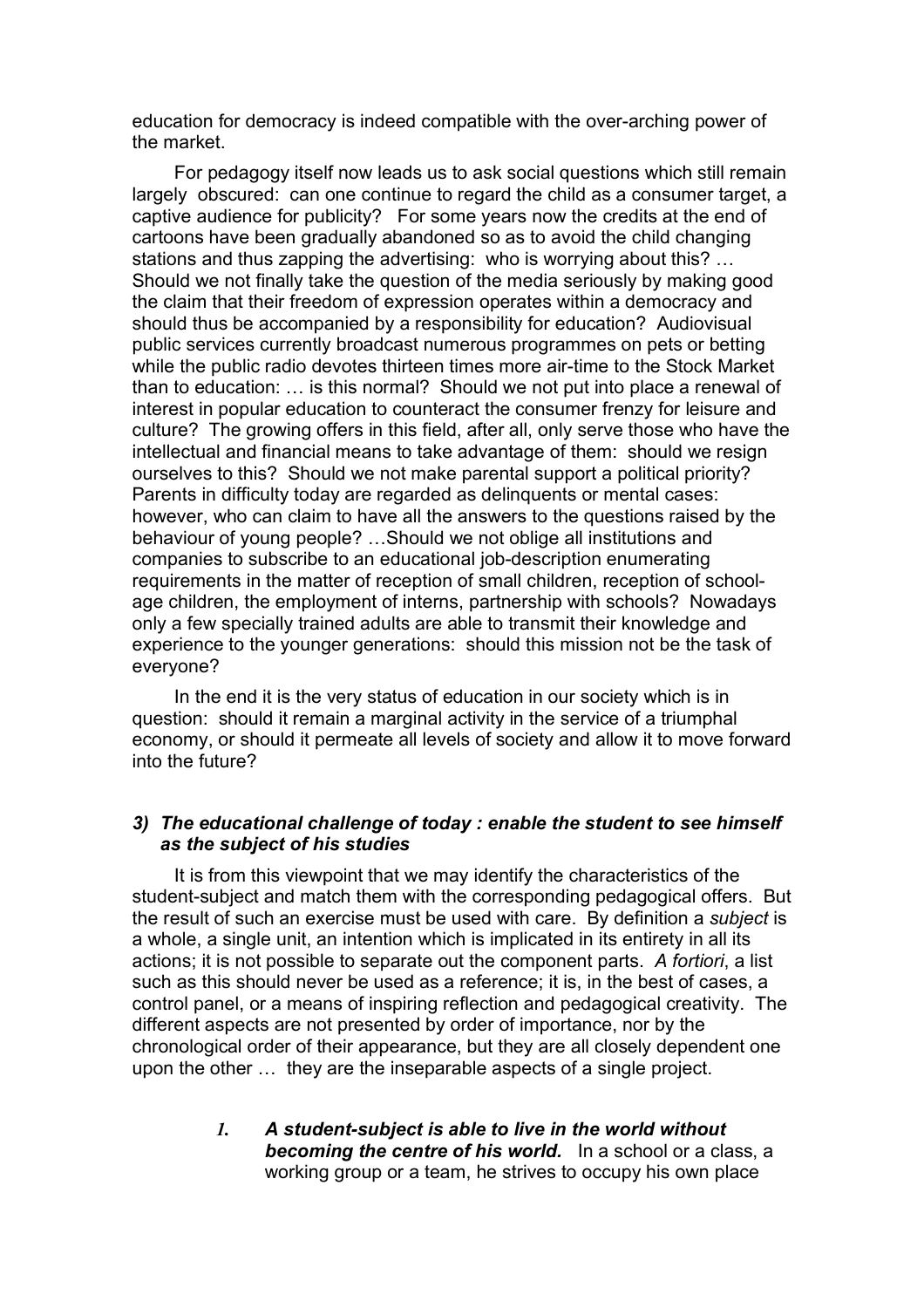and not dominate. He does not feed off the teacher, nor his classmates. He does not engulf the institution … Instead he progressively detaches himself from his former narcissistic behaviour, abandons the attempt to impose his whims upon others and accepts becoming part of a united community … In order to achieve this he requires help in identifying the roles he can play within the community and needs supervision to prevent him overreaching himself in any of these. Through exploration and the systematic rotation of tasks, he discovers that a group is not merely a conglomeration of identical individuals, but a coherent and open network which gives rise to projects in which each and every one may become involved.

- *2.* **The student-subject is able to overcome his impulses.** He takes the time to examine the legitimacy of his actions in the light of the possible consequences for himself, for others, for the group in its entirety and for society as a whole … Between the impulse and the action he has progressively put into place a time for reflection and study: he knows how to control himself and has learned to ask questions ... In order to achieve this he needs to acquire the tools which will enable him to express himself but in a deferred timescale and in a context which can contain any excesses. Through the accepted procedures, the waiting period, the act of writing and using the advice of other students, he learns to benefit from the delay, to distance himself from impulsive action and from ignoring the chance to speak to others and reflect for himself, which can generate bitterness and violence.
- *3. The student-subject is able to transform his desire to know into a desire to learn.* He does not seek instant efficacy at any price, but strives to understand the phenomena he encounters … He has progressively become capable of transforming the enjoyment of *successful accomplishment* into the pleasure of the *act of understanding*. He experiences a specific satisfaction in giving a human form to the world by constructing theoretic models for it. He knows that the power of these models, however modest, allows him to resist the overattractive and constantly blinding illusions of the concrete… To achieve this he needs to be involved in projects which are both accessible and difficult, which will present him with obstacles to overcome and which will give him the opportunity to reformulate his perception of things. In discovering that which destroys his desire for instant success, he is brought to analyse his mistakes and to give himself new frames of reference.
- *4. The student-subject is able to move beyond himself to hear and understand the points of view of others.* He takes these points of view into account in order to question his own conclusions. He is thus able to improve them and adjust them progressively to the situations in which he finds himself … He has understood that the questions and objections of others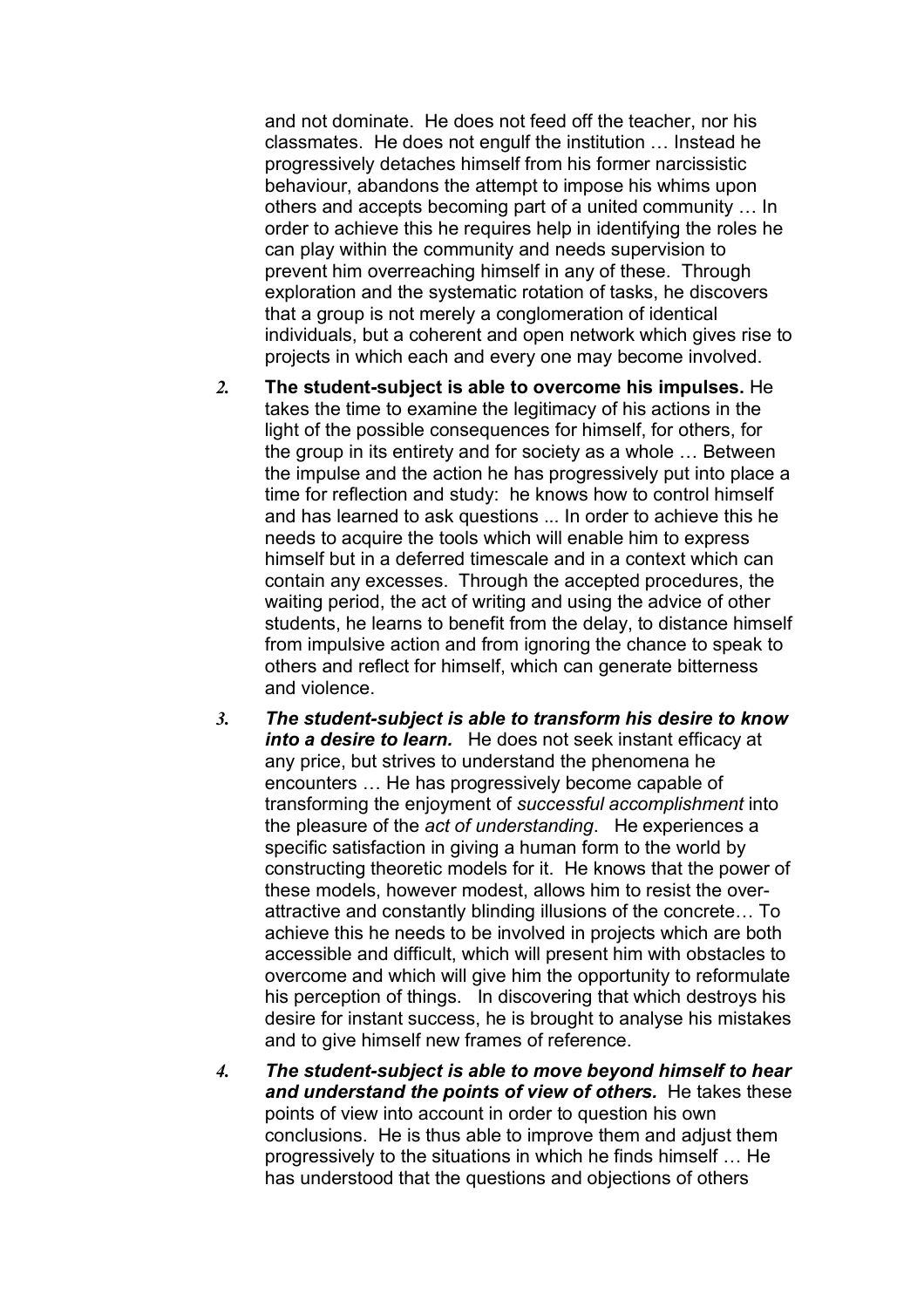enable him to re-examine his own actions. He has also progressively succeeded in anticipating his own reactions, even in the absence of others, and can thus direct his efforts and improve his performances … In order to achieve this, he needs to be placed systematically in situations of cooperation, of reciprocal correction and to take a critical viewpoint of his own work. Similarly, he needs help in setting up a system of formative evaluation which will give value to the progress he achieves by this means. Finally he needs to be challenged so that every task entrusted to him is regarded as a « chef d'œuvre » enabling him to surpass himself and to achieve perfection.

- *5. The student-subject is able to concentrate his attention and to immerse himself fully in any physical or mental action.* He is able to ignore any kind of distraction within himself or outside. He is able to concentrate on what he is doing in such a way that his purpose inhabits his whole body and mind …. He has felt the importance of self-control and knows that this is obtained not by shutting himself off but, on the contrary, by remaining completely open to the project on which he has decided to concentrate his whole effort. He has experienced this particular form of being present to himself when he is fully concentrated, when one forgets oneself completely the better to concentrate on the task in hand … In order to achieve this he needs to be placed in situations which are strictly formalised, to pass through stages which enable him to empty his mind, to concentrate on an object, a text, a word a sound or an idea. He needs to have the crucial experience of artistic expression: from calligraphy to drama, from photography to dance, from music to cinema. But he can also discover this attitude in the meticulous preparation of an experiment in chemistry, in astronomical observation or in the accomplishment of a programme of gymnastics .. whenever uncoordinated movement is replaced by a precise gesture, wherever diffused action is replaced by concentration on a given moment, where one challenges oneself and one's being.
- *6. The student-subject is able to resist the temptation or the influence of a given object, person or group.* He is aware of the fascination, or even the hypnotic effect, of an encounter whenever it reflects his own image, echoes his own fantasies and allows him to be attracted to himself, under the guise of being attracted to something or someone else. But he has understood the danger of trading an escape from solitude against identification with a unifying group which obliges him to conform and submit to its leader … He recognises the price which this exacts: the impossibility of existing outside such a group, the negation of any degree of otherness, exclusion and symbolic death if one seeks to emancipate oneself … For this reason, and in order to become progressively able to exist and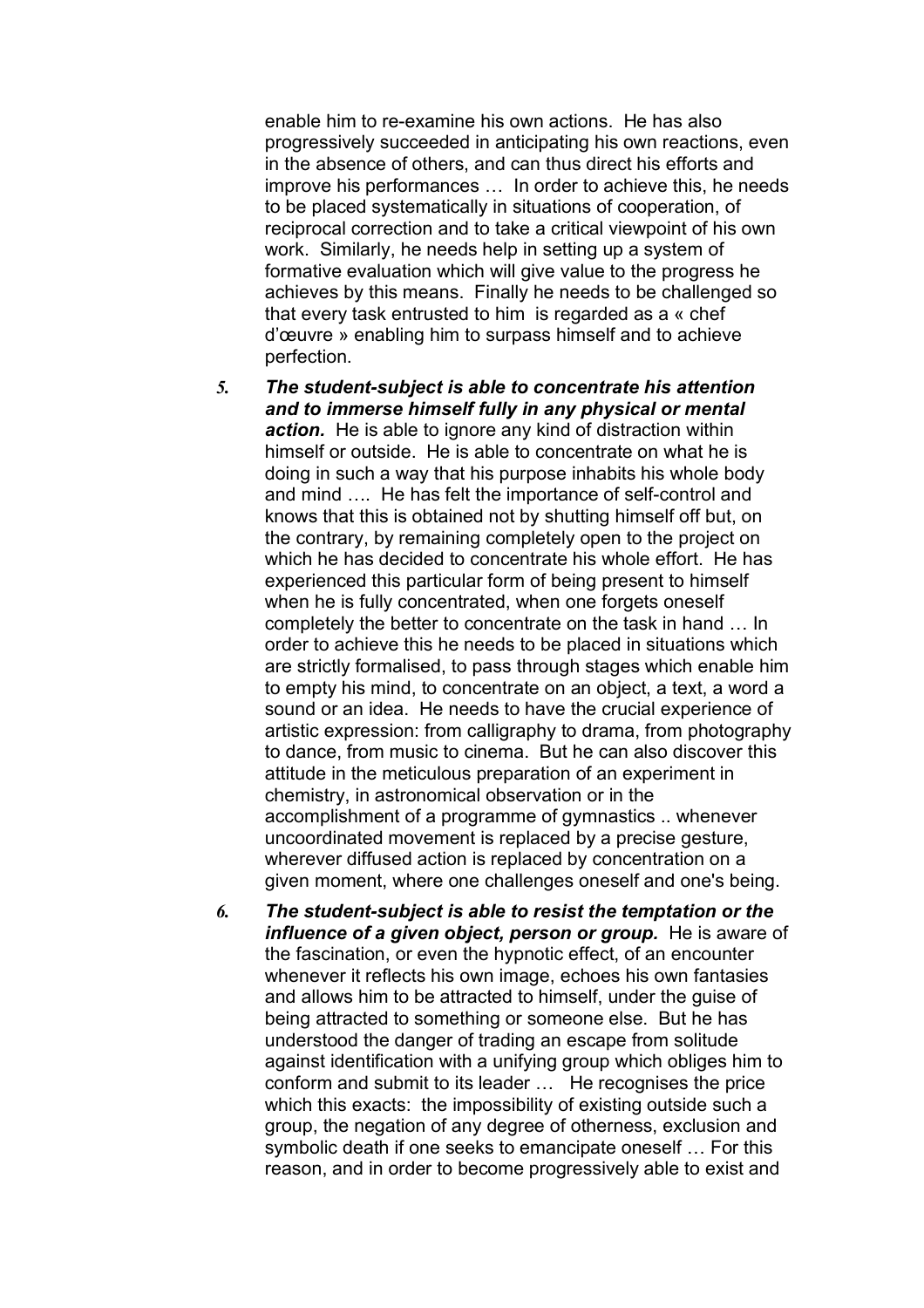to think for himself, he needs the authorisation of adults to dare to be different. He needs his teachers to be his allies to help him resist all pressure to conform whether to family, tribal, commercial or ideological norms. And he can achieve this all the more successfully in the classroom which is a place in which competence is the only legitimate form of authority … where experience and access to documents permits the desanctification of the spoken word … where each and every one may dare to express a critical or divergent point of view without the risk of exclusion.

- *7. The student-subject is able to disassociate knowledge and belief.* Of course he will never be able to fulfil this task completely: no matter how rigorous knowledge may be it will always contain certain imprecisions, blind spots and other elements which cannot be completely rationalised. This is the other side of the coin: our knowledge will always be affected by our beliefs, just as our beliefs have always been affected by our knowledge. However, nothing is more important than to attempt to distinguish between the two … This is precisely the role of the school: to help us discover that which unites us over and above our particular backgrounds and our personal choices … That is why we learn there to differentiate between « what we are talking about » and « what is said about it», what is written from what we may think, what we see from how we interpret. The subject may grow through a process of reasoning by confronting elements which resist him and with which he engages in genuine dialogue. He may grow through interaction with others which, if it is monitored by careful adults, will enable him to progressively acquire a need for truth.
- *8. The student-subject has developed an innate demand for precision, accuracy and truth.* Whatever the task assigned to him he is not content with half-measures and does not limit himself to mediocrity but tries to go as far as he is able. He knows that even the most modest-seeming tasks, if they are carried out to the utmost of his capabilities, can bring intense satisfaction and can lead him to perfection … The fact is that human intelligence can only expand to its true dimension when it is used from within, through a quest for perfection, when the subject strives to be as rigorous as possible with himself and in what he is doing ...... This is why the teacher not only transmits his knowledge to the student, but also his attitude towards that knowledge. If the teacher behaves like a landlord who rents his property which must be restored on the day of the examination, the student will simply develop a strategy of thought: he will evaluate the better ratio of quality / price and will only strive to give a good account of himself and of what he has learned. If, on the other hand, the teacher sees himself as a true researcher in his field of knowledge, and if he assumes an attitude of permanent investigation of what he knows and of the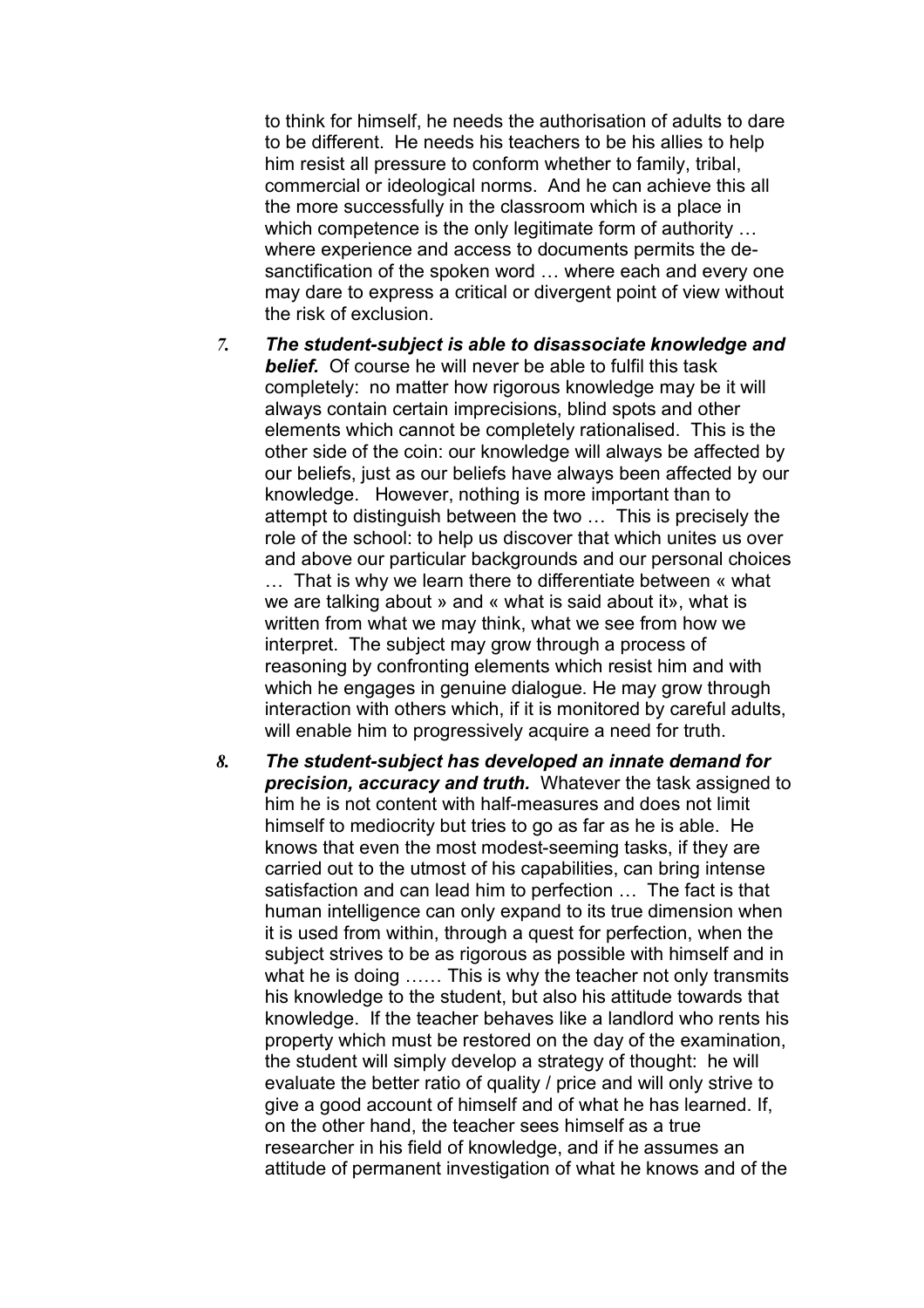means to transmit this to the student, the student, perceiving the particular wavelength of a thought at work, will become progressively able to launch himself into the adventure. (Meirieu, 2005)

*9. The student subject is able to transform the impulses which he feels.* If the nineteenth and twentieth centuries have taught us anything, as much through philosophers such as Nietzsche, Marx or Freud, as through the terrible convulsions of our history, it is that we cannot hope to rid ourselves once and for all of our archaic impulses. It is impossible in our day and age to imagine man finally at peace, guided by the Humanities and having abandoned all desire to dominate the world or rule over his fellow-men. It is impossible to believe in the coming of a peaceful society in which the « noble savage» will have stamped out all form of conflict … We all remain, more or less, monsters, ogres who can scarcely love another being without devouring it. Violence is an integral part of our makeup and there is not one individual on earth who is incapable of falling at some time or other into the most terrible excesses. The myth of the werewolf is, in this regard, an acceptable human metaphor and we should, no doubt, continue to tell it to our children in one form or another so that they may understand the contradiction of adults …

Should we, however, when faced with fleeting glimpses or sudden upsurges of the inhuman in us, resign ourselves to the inevitable development of control systems and tools of restraint? Education offers another choice: it proposes the possibility for any individual to transform their impulses into creative energy, into artistic invention or scientific research. It puts its money on sublimation rather than repression, convinced, furthermore, that repression is, in the long run, much more costly than giving men the chance to discover their own intelligence and solidarity. It believes that it is possible for a human being to take his place in a communal story, to recognise himself in the works which have left their mark on him, to make the world a better place by his actions and his initiatives …from the smallest everyday gesture to the most important decision that each and every one of us is called upon to take in our personal, professional or civic lives … This is why it falls to the school – along with other institutions such as the family or the community structure - to enable all students to find the means to become involved in activities where they can transform their impulses … tame the passage of time in order to aspire to true desire … and discover through creation, that man's future is not written in stone and that they can play their part in it.